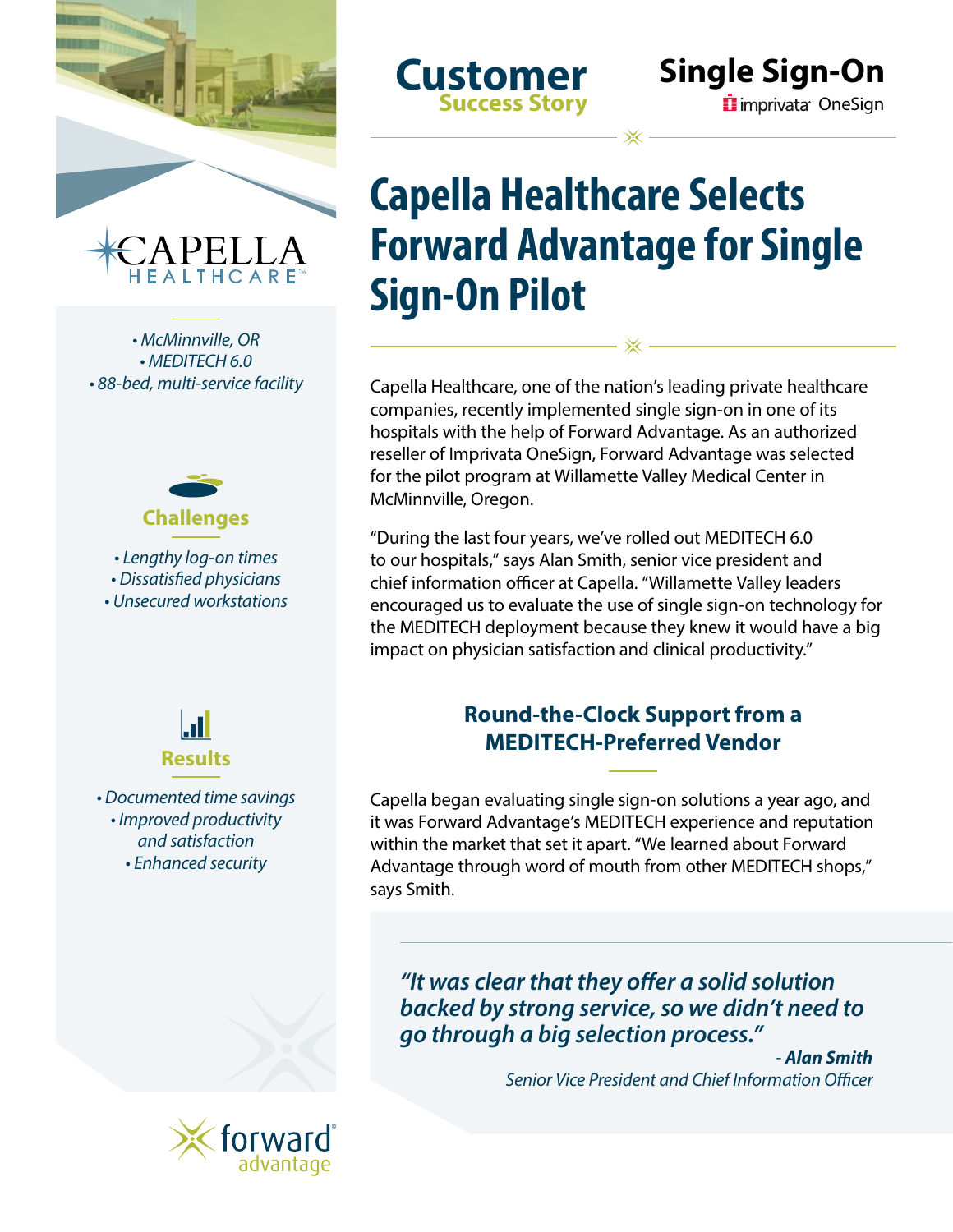After signing with Forward Advantage, the implementation at Willamette took approximately eight weeks. The IT team said they felt supported every step of the process and continue to utilize Forward Advantage. "This was the best project I've worked on," says Diane Farrow, IT director at Willamette Valley. "My team had a call with Forward Advantage a couple times a week during the implementation. At first I was leery wondering if these calls would cost us extra money, but it's all included and has stayed that way even after the go-live. Our implementation representative was great and went above and beyond for us. He even worked with the night shift to make sure they understood the solution and felt like a part of the project. I wouldn't have changed a thing."

# **Valuable Time Savings for a Variety of Roles**

There are a wide variety of single sign-on users at Willamette because its leadership team saw time-saving potential across multiple roles. The hospital currently has 325 licenses and is close to completing all enrollments. Users include physicians, nurses, RT, PT, Pharmacy, and Imaging along with managers and support staff in those areas. They are benefiting from more efficient, streamlined access to MEDITECH and all other applications that require a password. End users at Willamette previously had to log in and out multiple times throughout the day using up to seven different passwords. Now a single password entered at the start of a shift grants these users access to any of their applications, with a click on each application link. A configurable grace period then goes into effect, during which a user can simply tap his or her badge to a workstation in place of entering a password. "I try to visit each department a couple of times a week to see how things are going," says Farrow. "Those in Radiology and Short Stay say it saves them as much as 30 minutes per day. As time goes on, I expect to hear similar results from other departments."



### **MEDITECH Roaming Provides Better Workflow and Security**

Forward Advantage's implementation of the Imprivata OneSign solution provided Willamette the opportunity to maximize the use of its Citrix virtual environment for roaming. By allowing a clinician to disconnect a session on one workstation and pick up exactly where he/she left off on another, this new workflow saves clinicians valuable time throughout the day while enhancing security throughout the hospital. Not long after single sign-on and roaming were in place, it became apparent to Farrow that clinicians had not always been locking their workstations in accordance with hospital policy. With this in mind, Willamette worked with Forward Advantage to configure the solution to ensure increased compliance. "They have to remember to tap out of a workstation before tapping into another to get the full advantages of roaming," says Farrow. "As much as we tried getting them to log out, I'm finding out more and more that they just weren't doing it. This is actually helping."